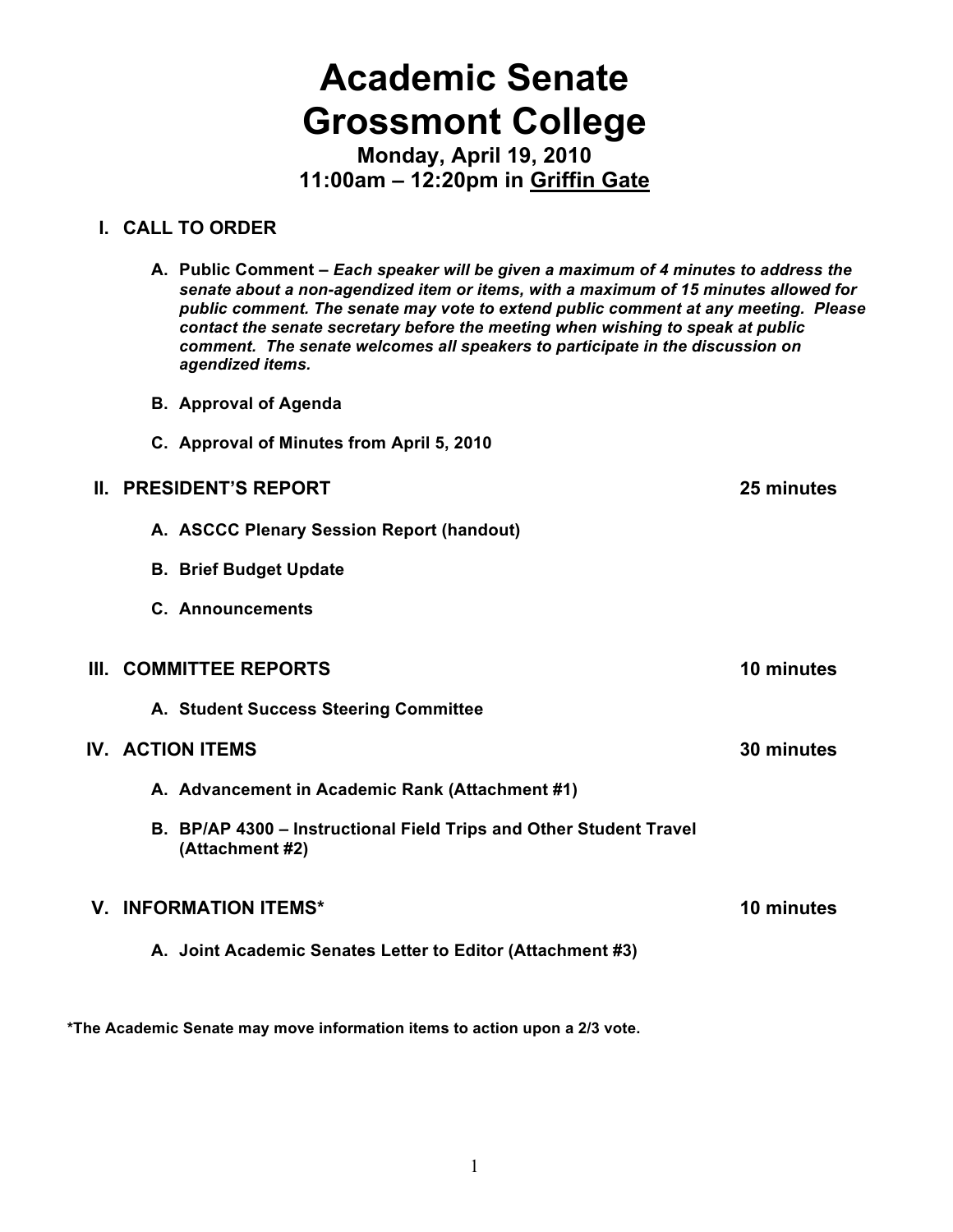## **Academic Senate Grossmont College**

#### **Minutes of the Academic Senate – April 5, 2010**

#### **MEETING ATTENDANCE:**

| X | Chris Hill (President)                | X        | Diane Mayne-Stafford (CSIS)               |   | Dan Clauss/Karen Caires (Exer Sci/Well) |
|---|---------------------------------------|----------|-------------------------------------------|---|-----------------------------------------|
|   | P.J. Ortmeier (AOJ)                   | X        | Ronald Norman (CSIS)                      |   | Larry Larsen (Exer Sci/Well)            |
|   | Lance Parr (AOJ)                      | X        | Bonnie Schmiege (Counseling)              | X | Antonio Crespo (Foreign Lang)           |
|   | Tina Young (AOJ)                      | X        | Mary Rider (Counseling)                   | X | Virginia Young (Foreign Lang)           |
|   | Jennifer Carmean (ASL)                | X        | Cruz Cerda (Counseling)                   | X | Robert Henry (History)                  |
|   | Jamie Gould (ASL)                     |          | Danny Martinez (Cross Cult Stud)          | X | Devon Atchison (History-Sen Officer)    |
|   | Jim Wilsterman (Art)                  |          | Joe Orate (Culinary Arts)                 |   | Angela Feres (History)                  |
|   | Gareth Davies-Morris (Art)            |          | James Foran (Culinary Arts)               | X | Priscilla Rogers (Inter Bus)            |
| х | Jennifer Bennett (Art)                |          | Kathy Meyer (Dance) -Fall                 | X | Patty Morrison (Library)                |
| х | Malia Serrano (Art)                   | X        | David Mullen (Dance) - Spring             | X | Julie Middlemas (Library)               |
| X | Israel Cardona (Behav Sci)            | X        | George Gastil (P/T Senate Officer @large) | х | Jenny VandenEynden (Math)               |
| X | Gregg Robinson (Behav Sci)            | X        | David Milroy (Divisional Senator AHLGC)   |   | Susan Working (Math)                    |
|   | Rebekah Wanic (Behav Sci)             | $\times$ | Eric Lund (Divisional Senator CTE/WD)     | X | Ray Funk (Math)                         |
|   | Richard Unis (Behav Sci)              |          | Kirin Farquar (Divisional Senator ESBS)   | х | Arturo Millan (Math)                    |
| Х | Virginia Dudley (Bio Sci)             |          | Carla Sotelo (Divisional Senator LR)      | Х | Shawn Hicks (Math)                      |
| X | Michael Golden (Bio Sci)              | X        | Lee Johnson (Divisional Senator)          |   | Evan Wirig (Media Comm)                 |
| X | Michele Perchez (Bio Sci)             |          | Jane Nolan (DSPS)                         | X | William Snead (Media Comm)              |
| X | Brian Keliher (Bus Admin)             | X        | Carl Fielden (DSPS)                       |   | Derek Cannon (Music)                    |
|   | Nate Scharff (Bus Admin)              | X        | Gary Jacobson (Earth Sci)                 |   | Paul Kurokawa (Music)                   |
| X | Linda Snider (BOT)                    |          | Judd Curran (Earth Sci)                   |   | Steve Baker (Music)                     |
| X | Barb Gillespie (BOT)                  | X        | Oralee Holder (English)                   |   | Joy Zozuk (Nursing) Diane Hellar        |
|   | Andy Biondo (CVT)                     |          | Adelle Schmitt (English)                  | X | Diane Gottschalk (Nursing)              |
| X | Don Ridgway (CVT)                     | $\times$ | Joan Ahrens (English)                     |   | Sharon Sykora (Nursing)                 |
| X | Jeff Lehman(Chemistry-Senate Officer) |          | Lisa Ledri-Aguilar (English)              |   | Christine Vicino (Occ Therapy)          |
| X | Cary Willard (Chemistry)              | X        | Sue Jensen (English)                      |   | June Yang (Phil/ Rel Studies)           |
|   | Martin Larter (Chemistry)             | X        | Chuck Passentino (ESL)                    |   | Bill Hoaglin (Phil/ Rel Studies)        |
| X | Diana Vance (Chemistry)               | X        | Nancy Herzfeld-Pipkin (ESL)               | X | Ross Cohen (Physics)                    |
| X | Sheridan DeWolf (Child Dev)           | X        | Barbara Loveless(ESL)                     |   | Stephanie Plante (Physics, Astr. Ph Sc) |
| X | Claudia Flores (Child Dev)            | X        | Jim Tolbert (EOPS)                        | X | Shahrokh Shahrokhi (Polit Economy)      |
| X | Joel Castellaw (Comm)                 | X        | Sylvia Montejano (EOPS)                   | X | Scott McGann (Polit Economy)            |
| X | Jade Solan (Comm)                     | X        | Laura Sim (Exer Sci/Well-Sen Officer      | х | Lorenda Seibold-Phalan (Resp Ther)      |
|   | Victoria Curran (Comm)                |          | Jamie Ivers                               |   | Barry Winn (Resp Ther)                  |
| X | Janet Gelb (CSIS)                     | X        | Jim Symington (Exer Sci/Well)             |   | Craig Everett (Theatre Arts)            |
|   |                                       |          |                                           |   | Buth Duggan                             |

#### **GUESTS**:

- Janet Castanos, Acting VP Academic Affairs
- Sue Gonda, Acting Dean English, Social & Behavioral Sciences
- Beth Smith, Math Department Faculty; Treasurer, ASCCC
- Rachel Singer, Kingsborough College
- David Gomez, Kingsborough College
- Stuart Suss, Kingsborough College

**RECORDER**: Rochelle Weiser

#### **I. CALL TO ORDER (11:05)**

**A. Public Comment**  None

#### **B. Approval of Agenda**

A motion was made to approve the day's agenda. M/S/U Montejano/Morrison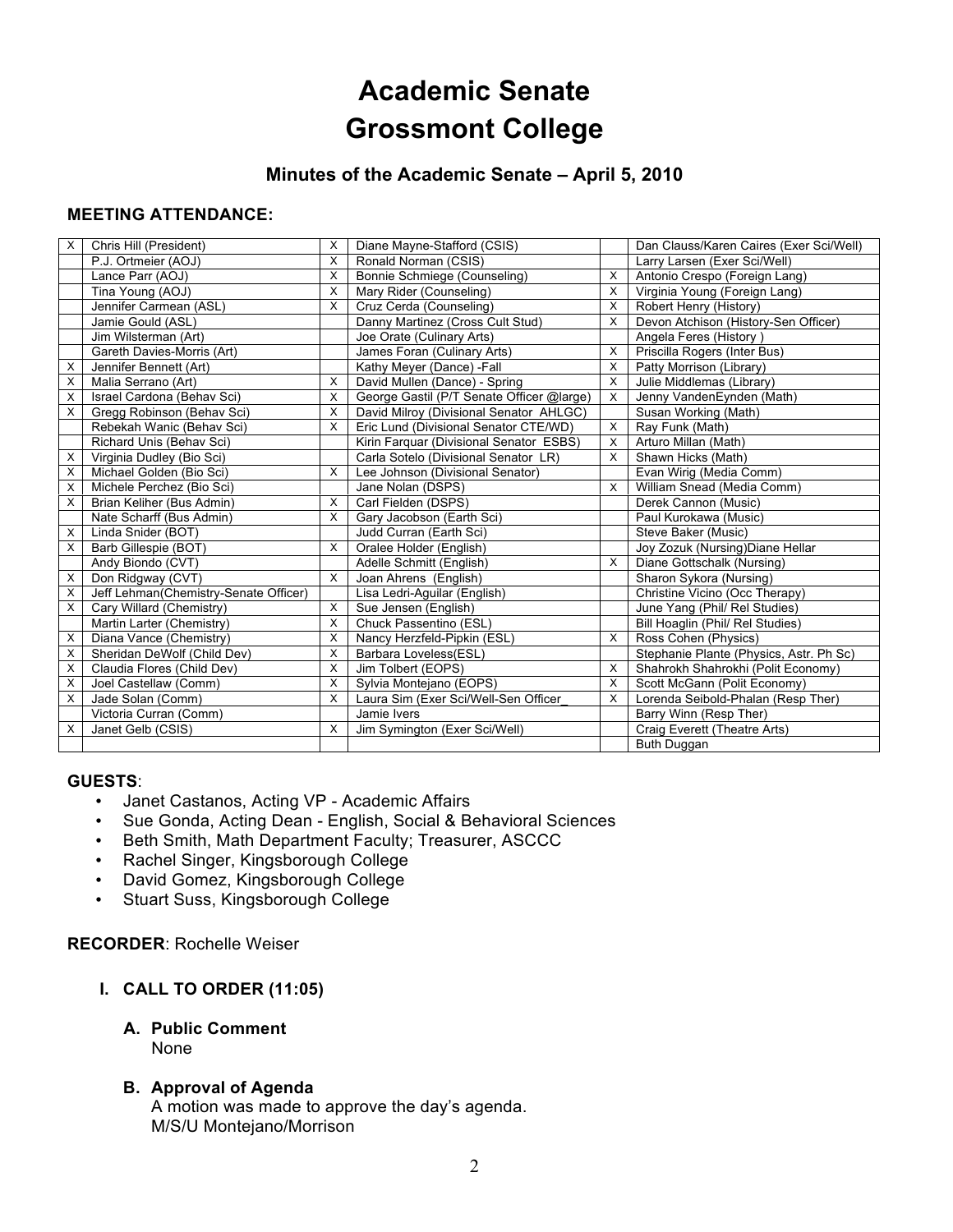#### **C. Approval of Minutes from March 15, 2010**

A motion was made to approve the minutes with corrections from the March 15, 2010. M/S/U Atchison/Holder

#### **II. PRESIDENT'S REPORT**

#### **A. FIPSE Grant – Sue Jensen, Rachel Singer (Kingsborough College)**

Chris began by noting that the team from Kingsborough College was here today giving presentations regarding the Fund for the Improvement of Postsecondary Education (FIPSE) Grant and the work being done at Kingsborough College. As they were between meetings at Grossmont College they would give a brief overview of the grant. Chris then introduced Rachel Singer, David Gomez, and Stuart Suss for their presentation. David began by explaining that their team was visiting colleges throughout the United States to present the FIPSE Grant. Rachel briefly explained that Kingsborough tried to take a realistic view of the students, beyond academics, to find solutions to help students be more present in the classroom through a combination of curriculum and student support services. She then explained that the FIPSE Grant would allow Kingsborough College to partner with four other colleges to share the information and ideas that have improved their student success. When they began to rethink how to do business, Kingsborough went from being a good college to being an even better college. The team then opened the discussion for questions.

Sue will forward a copy of the grant narrative to Chris for distribution to the Senators.

#### **B. Teacher Education Project-Bill Bradley**

Chris invited Bill Bradley to speak regarding the Teacher Education Project. Chris directed the Senators to the attachment "Proposed Teacher Education Project at Grossmont College". Bill began by noting he was there to garner support for the program and would be giving a brief overview of the program. Bill noted that California was losing teachers faster than new teachers were coming into the workforce. The Teacher Education Project would allow students to gain exposure to the teaching profession and thereby potentially gain more teachers. The current Cal Teach program is privately funded, no new courses would be added, and the current courses at Grossmont would be utilized to recruit new teachers. Bill noted he already had some faculty interested in participating in a task force to review the project and asked that anyone interested in participating e-mail Chris. Chris asked that the Senators review the handout as it would explain what the task force would be covering and to please e-mail her if interested in participating.

#### **C. Academic Senate for California Community Colleges (ASCCC) Spring Plenary Session Resolutions**

Chris began by noting that a copy of the resolutions for the spring plenary had been sent to the Senators along with the meeting Agenda. She then announced the upcoming ASCCC Spring Plenary Session dates would be April 15-17. Chris then reviewed the list of resolutions to be presented at Plenary. She encouraged the Senators to contact her with input regarding the resolutions. Chris pointed out the resolutions regarding the equivalencies list and their potential impact on our Career Technical Education/Workforce faculty.

Chris then asked Beth Smith, Treasurer for the ASCCC, if there were any other resolutions she would recommend the Senators review. Beth suggested reading through the ACCJC Leadership resolution and the Transfer Degree resolutions. Beth noted that if there were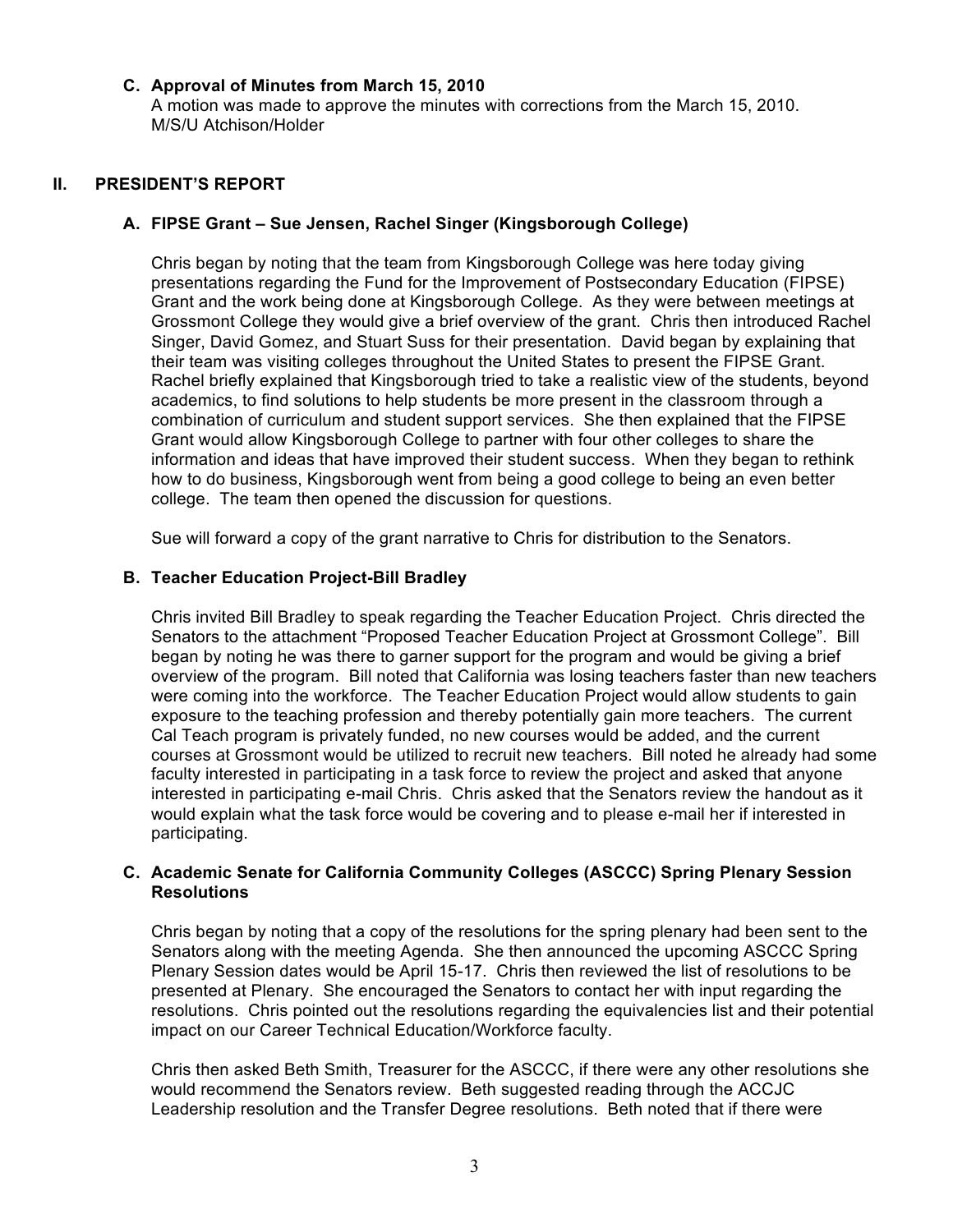resolutions not already written, but Senators would like to see written, now would be the time to get them to Chris to take forward to Plenary.

#### **D. Announcements**

Chris began by noting she had been contacted this morning by faculty member Lorenda Seibold-Phalan and she was in need of support. Lorenda announced she had recently been diagnosed with breast cancer. She shared that she has had other colleagues that have had breast cancer or some other form of cancer and she asked that faculty e-mail her if they or someone they know at GC or the district has been affected by cancer as she would like to put together a support network.

Chris then reminded everyone to order their Regalia for commencement. She noted that if faculty had placed Regalia orders in the past to call ext 7668 or, if they had not, to call ext 7667. The deadline is April 16.

Chris also reminded everyone not to respond to e-mail requests for usernames or passwords; the IS department does not do that via e-mail and it opens the door for viruses and other problems.

#### **III. COMMITTEE REPORTS**

None

#### **IV. ACTION ITEMS**

#### **A. Committee Appointments**

Chris began by presenting the 2009-2010 Committee Appointments list. She noted one addition; Oralee Holder would be the English, Social & Behavioral Sciences representative to the Room Utilization Committee.

Chris then asked for a motion to approve the 2009-2010 Committee Appointments. M/S/U Atchison/Fielden

#### **B. GC Statement of Ethical Principles**

Chris began by giving a brief history of how the statement came about and the different areas on campus that have some type of statement or code of conduct. She then noted that the Grossmont College (GC) Statement of Ethical Principles has been adopted by several groups already and was being presented to the Senate for a decision as to whether or not the Senate would like to adopt it as well. Chris noted that there would be few or no changes made, but rather just a vote to adopt it or not.

Chris asked for a motion to put the GC Statement of Ethical Principles on the table. It was noted it would appear on the website, the class schedule, etc.

All agreed to the following changes; in the 4<sup>th</sup> line to begin the sentence with "*Students, faculty*, *staff and administrators* are guided…." And to remove "*already"* from the sentence as well.

Chris asked for a motion to endorse the GC Statement of Ethical Principles with the noted changes.

M/S/U Atchison/Mayne-Stafford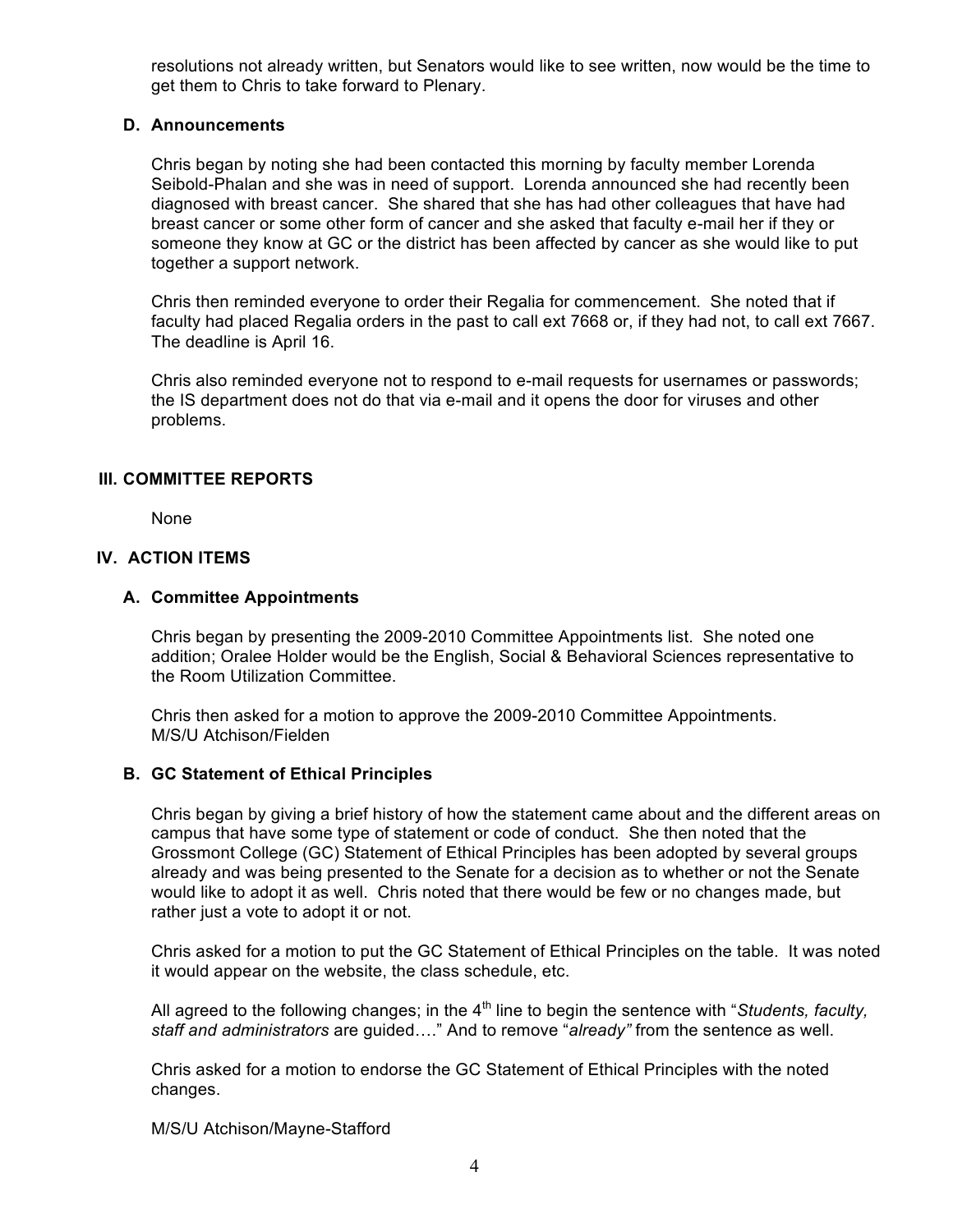#### **C. Part-Time Faculty Resolution**

Chris began by reviewing the draft resolution on Part-Time Faculty Statewide Participation that was brought forward by the Academic Senate Part-Time Faculty Committee (ASPTFC). Chris noted that a resolution establishing statewide caucuses had already been approved by the ASCCC and this resolution was a nice addition to that. Beth noted that two part-time faculty member's names had been forwarded by their respective senates to run for the ASCCC Executive Committee (EC), one from Orange Coast and one from College of the Desert. Beth noted that the requirements to serve on the EC include to have either served as Senate President, been on the Senate EC, or to be forwarded by your local Senate. The addition of the part-time faculty members running was an exciting prospect for the election.

Chris then asked for a motion to put the draft resolution on the table.

Chris then opened the resolution for discussion. All agreed to make the following changes; in the 3rd "Whereas in the first sentence to read "…*faculty who teach part-time posses viewpoints, knowledge, and concerns*…." And add to the last line "…*functioning of the California Community College system;"* and to the 1<sup>st</sup> Resolved change the last line to read "*…part-time faculty as a distinct group with unique viewpoints, knowledge and concerns."*

Discussion occurred regarding the scholarship funding and Beth explained that the ASCCC currently does have some monies available to use as scholarship money for attendance at plenary, therefore some of this could be routed to part-time faculty. She noted that the ASCCC does have some fund-raising activities (i.e. the plenary session fees and some outside monies) so the money used would not come from the local colleges but from the ASCCC.

George noted that he is very excited to bring this resolution forward to plenary.

Chris then asked for a motion to approve the draft resolution with the noted changes.

M/S/U Robinson/Rogers

#### **D. GCCCD Governing Board Resolution 10-011**

Chris began by noting that the Grossmont-Cuyamaca Community College (GCCCD) Governing Board adopted this resolution during their previous meeting. She then reviewed the resolution and noted it was brought to the Senate for their endorsement as well.

Chris then asked for a motion to put the resolution on the table. Chris noted the Senate would be endorsing it as written and then it would be carried forward to the Governing Board to share the Senate's endorsement.

Chris then asked for a motion to endorse the GCCCD Governing Board Resolution 10-011.

M/S/U DeWolfe/Robinson

#### **V. INFORMATION ITEMS**

Chris asked that Senators please share the information items with their constituents so the items could be discussed and voted on at the next meeting.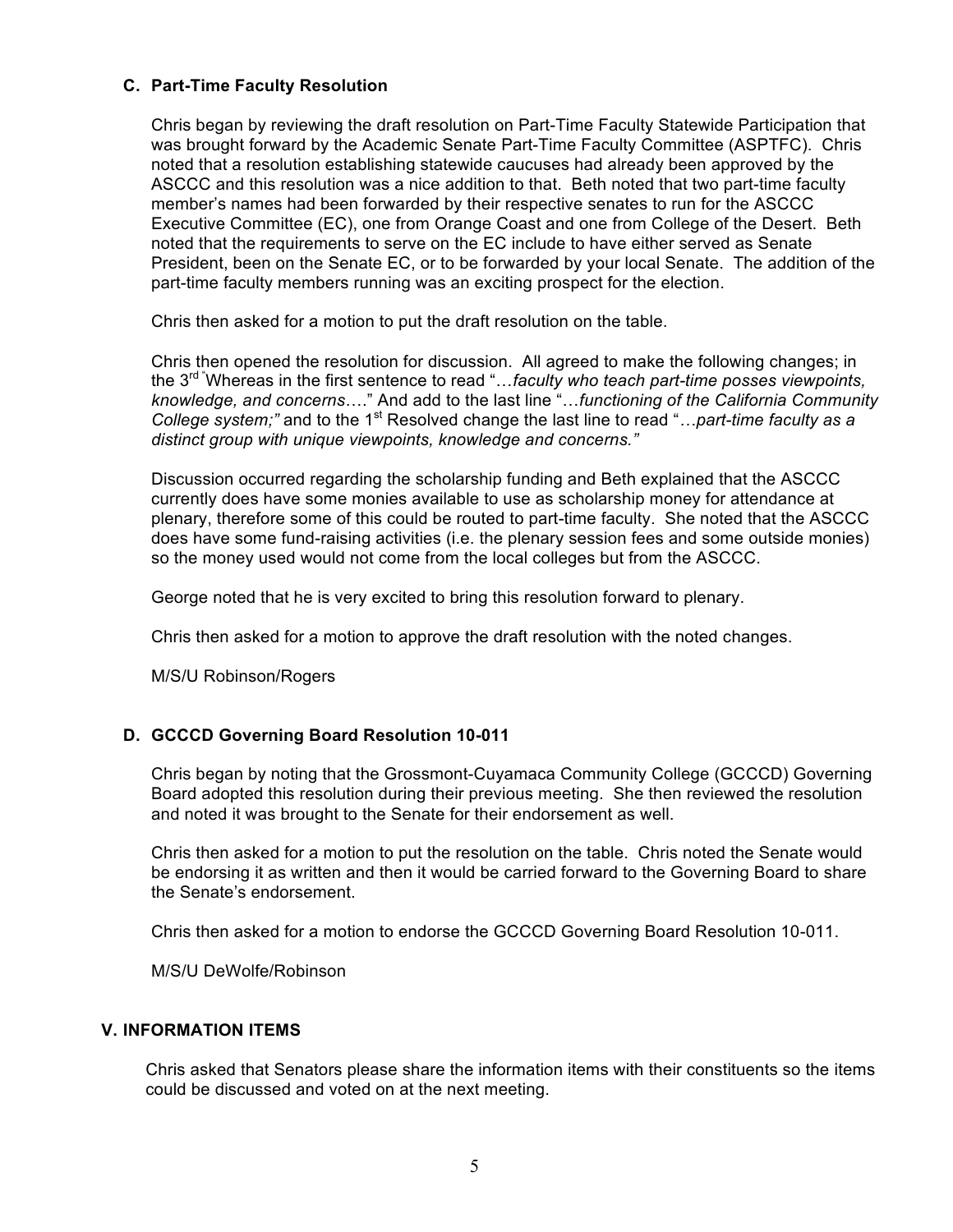#### **A. Advancement in Academic Rank**

Chris noted there might be additions to this list at the next meeting, but asked the Senators to review the list and be prepared to vote at the next meeting.

Meeting Adjourned at 12:05 pm Next meeting is scheduled for April 19, 2010.

CH: rw

The Academic Senate minutes are recorded and published in summary form. Readers of these minutes must understand that recorded comments in these minutes do not represent the official position of the Academic Senate. The Academic Senate expresses its official positions only through votes noted under "Action."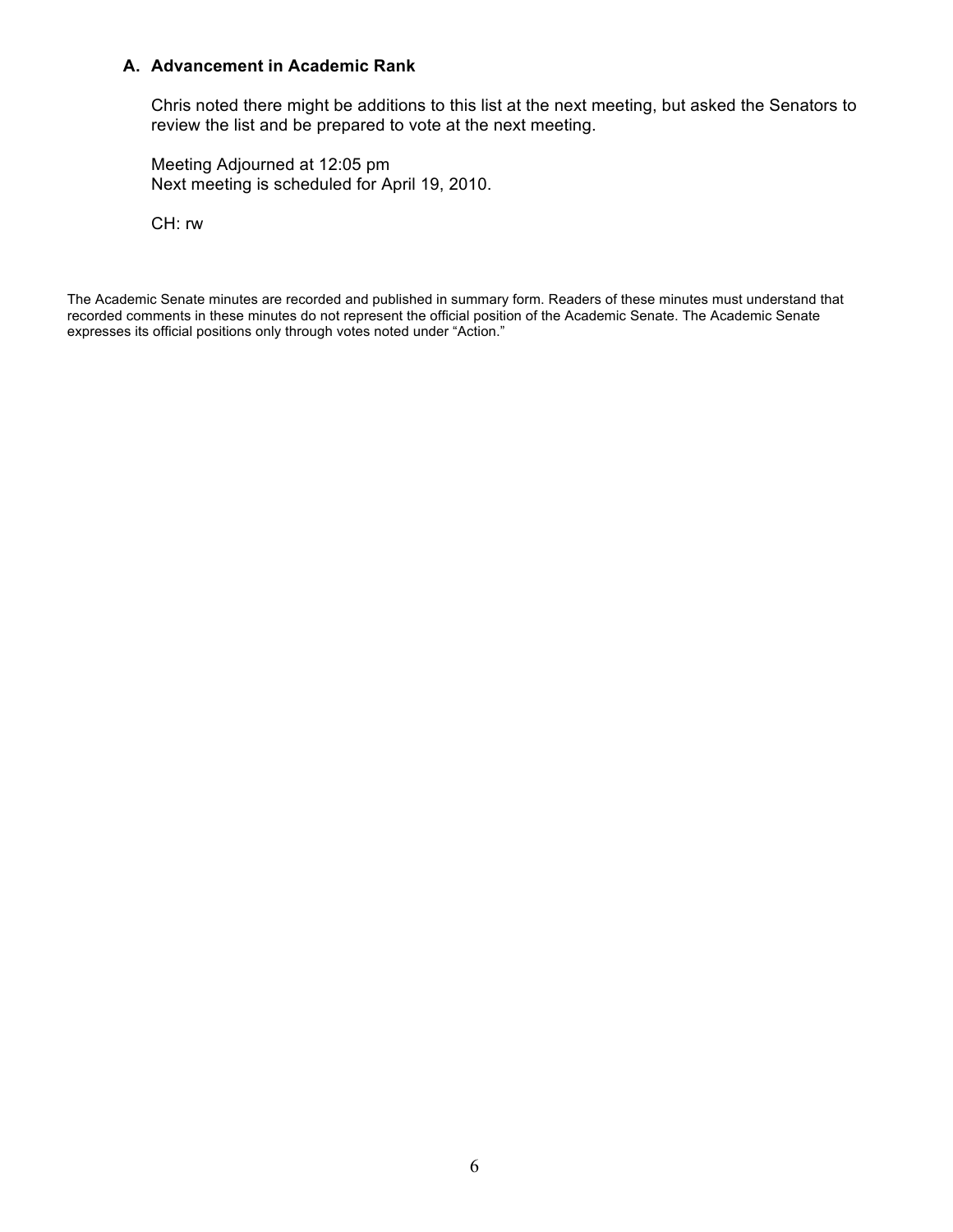#### **Attachment #1**

#### **2009-10 Advancement in Academic Rank**

## **Professor**

- 1. Donald Ridgway
- 2. William Bradley
- 3. Clifton Quinn
- 4. Ronald Norman, Ph.D.
- 5. Ruth Fatima Navarro
- 6. Virginia Dudley
- 7. Carl Fielden
- 8. Nancy Herzfeld-Pipkin
- 9. Antonio Crespo, Ph.D.
- 10. Elizabeth Kelley
- 11. Chris Hill, Ph.D.
- 12. Ross Cohen, Ph.D.
- 13. Juliana Cardenas
- 14. Sydney Brown
- 15. Deborah Yaddow
- 16. Kamala Balasubramanian
- 17. Patricia Bennett
- 18. Victoria Curran

## **Associate Professor**

- 1. Nemie Capacia
- 2. Paul Turounet

## **Assistant Professor**

- 1. Micah Jendian
- 2. Mark Pressnall
- 3. Linda Snider
- 4. Susan Caldwell
- 5. Joan Ahrens
- 6. Judd Curran
- 7. Tate Hurvitz, Ph.D.
- 8. Kathleen Aylward
- 9. Bonnie Yoshida-Levine, Ph.D.
- 10. Jennifer Bennett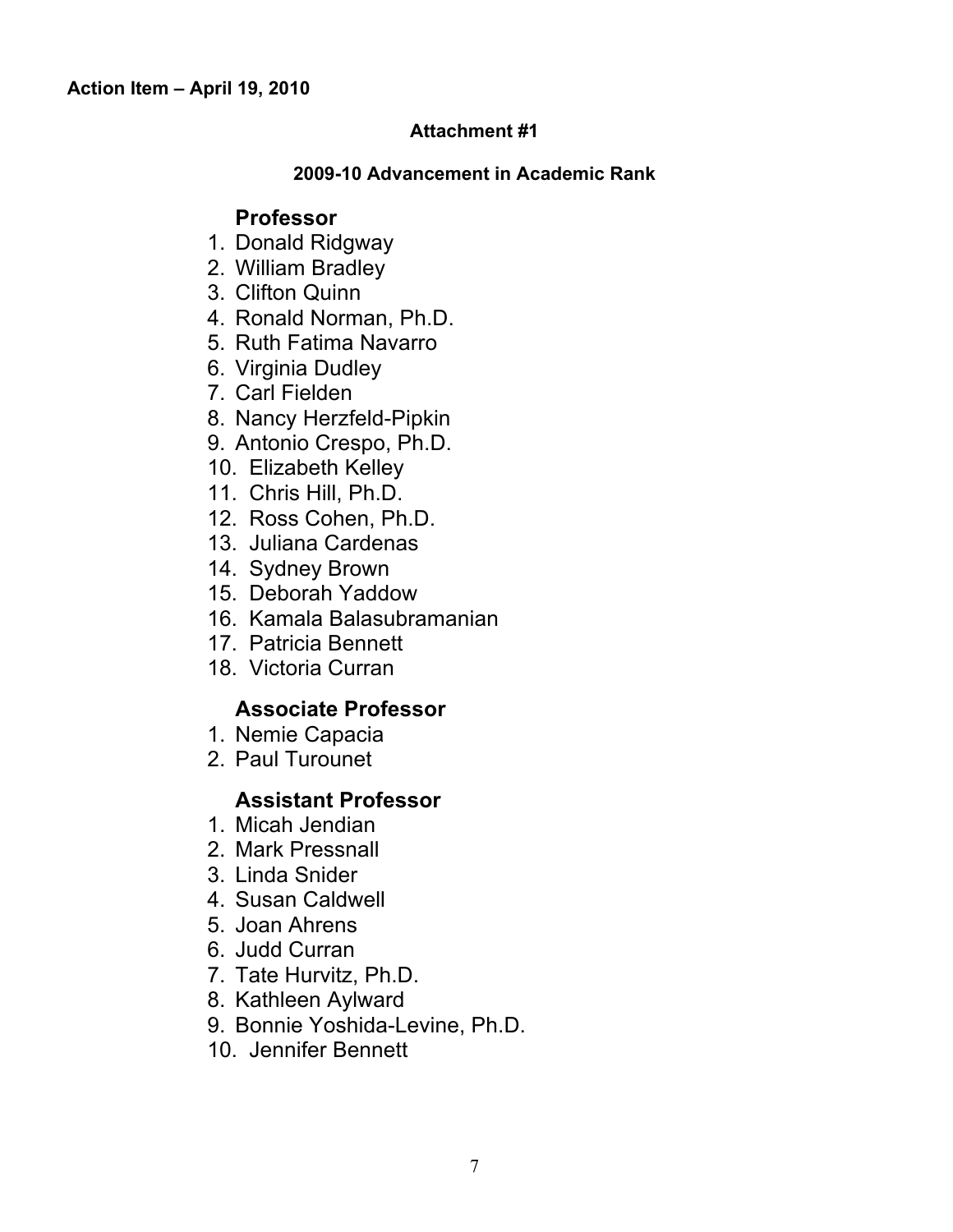#### **Attachment #2**

## **BP 4300 Instructional Field Trips and Excursions Other Student Travel**

Reference: *Title 5, Section 55220*

Adoption Date: December 18, 2001 Updated: March 18, 2008

The Chancellor, in a manner consistent with Board Policies 2410 and 2510, shall establish procedures that authorize the college administration to approve field trips and excursions other student travel when used as devices for teaching, and learning, or student development integral to the instructional or student services programs of the college. The Board shall approve in advance any such trips travel that takes students outside the state of California. Approval of the appropriate administrator shall be necessary for all other trips travel.

The Board does not endorse, support or assume liability in any way for any staff member of this District who takes students on trips not approved by the Board or appropriate administrator of the college.

District funds may be used to support student expenses for approved state and out-of-state field trips or excursions. The expenses of instructors, chaperones, and other personnel traveling with students may also be paid from District funds.

Students and staff shall at all times adhere to the standards of conduct applicable to conduct on campus.

## **AP 4300 - NEW Instructional Field Trips and Other Student Travel**

*Title 5, Section 55220*

Reference:

Date Issued:

Instructional field trips are defined to include class field trips, field courses, and team or performing arts events, as well as sessions at off-campus alternate meeting locations that are associated with scheduled courses.

Other student travel is defined to include co-curricular activities such as clubs or student groups and participation as individuals in conferences, retreats, and meetings.

Out-of-state student travel requires governing board approval.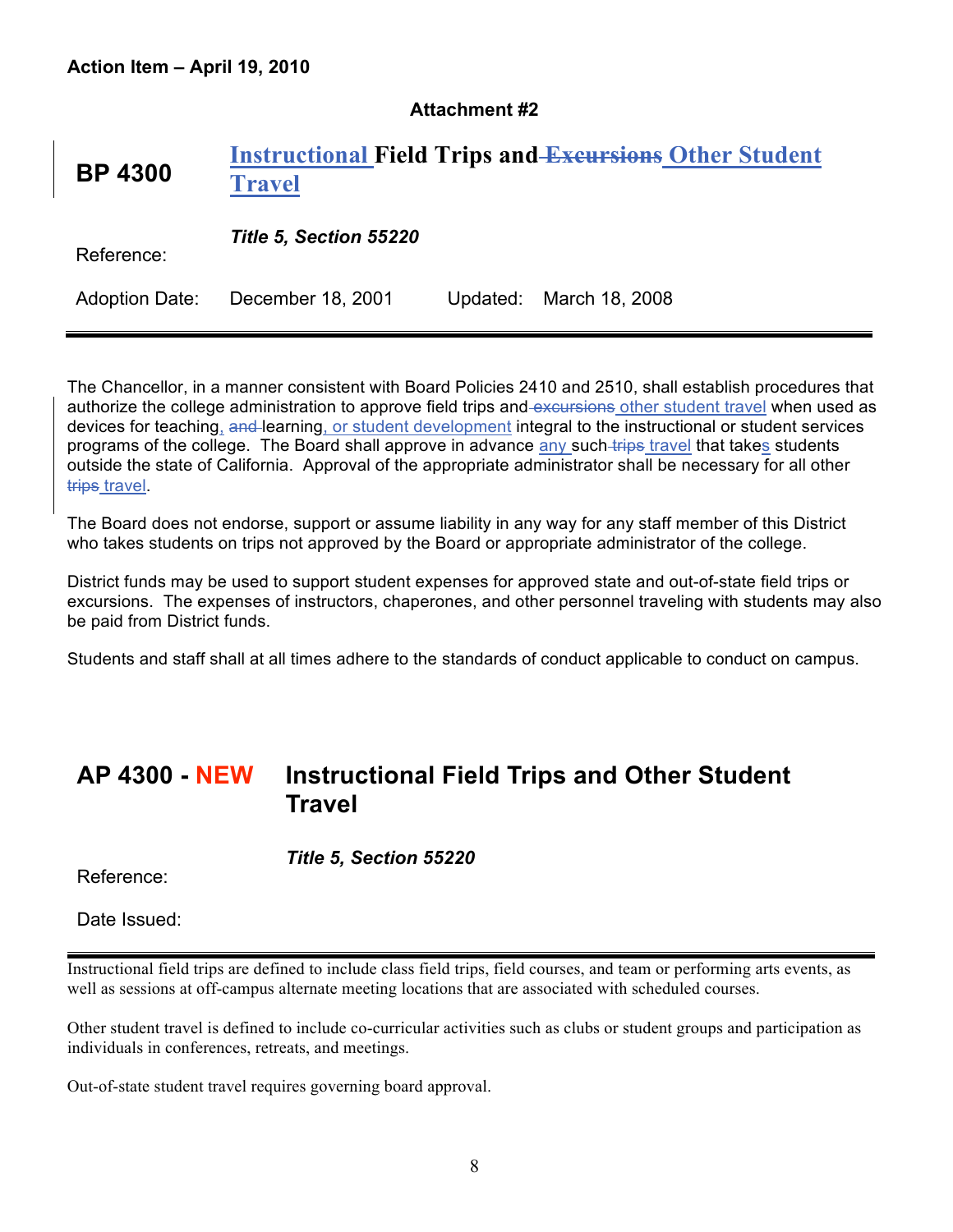#### **Instructional Field Trips**

- A signed and approved Request to Convene Class off-campus activity form should be on file with the appropriate dean prior to all pre-scheduled games or events.
- Signed field trip waiver forms are required for each participant. Following the event, original field trip waiver forms must be kept on file in the Dean's Office.
- A copy of each field trip form must remain in the possession of the trip leader until after the event.
- For all regularly scheduled class field trips, the instructor must, where legally required, provide an alternate assignment for all students unable to attend the off-campus activity. Field courses, team or performing arts events, and courses scheduled at alternative meeting locations are exempt from this requirement.
- $\blacksquare$  A field trip/excursion notification form must be signed by the appropriate dean.

#### **Other Student Travel**

- All students must complete the Student Travel Approval Form no later than four weeks prior to the intended travel, unless they have a waiver from the Vice President Student Services.
- All students must fill out a travel waiver form.
- It is expected that students will be accompanied by either a faculty or staff advisor when traveling unless a waiver has been granted by the Vice President Student Services.
- Faculty or staff accompanying students when traveling are expected to complete the travel approval process at each college four weeks prior to the travel. Note: If travel with students is out-of-state, then faculty or staff advisors will need to complete this process two months prior to the scheduled travel due to necessary Board approval.
- During travel, students are expected to comply with the GCCCD *Student Code of Conduct*.
- Faculty or staff advisors accompanying student groups when traveling are the responsible agents for the college and District and, accordingly, students are expected to follow all rules and directives assigned by the advisor(s).